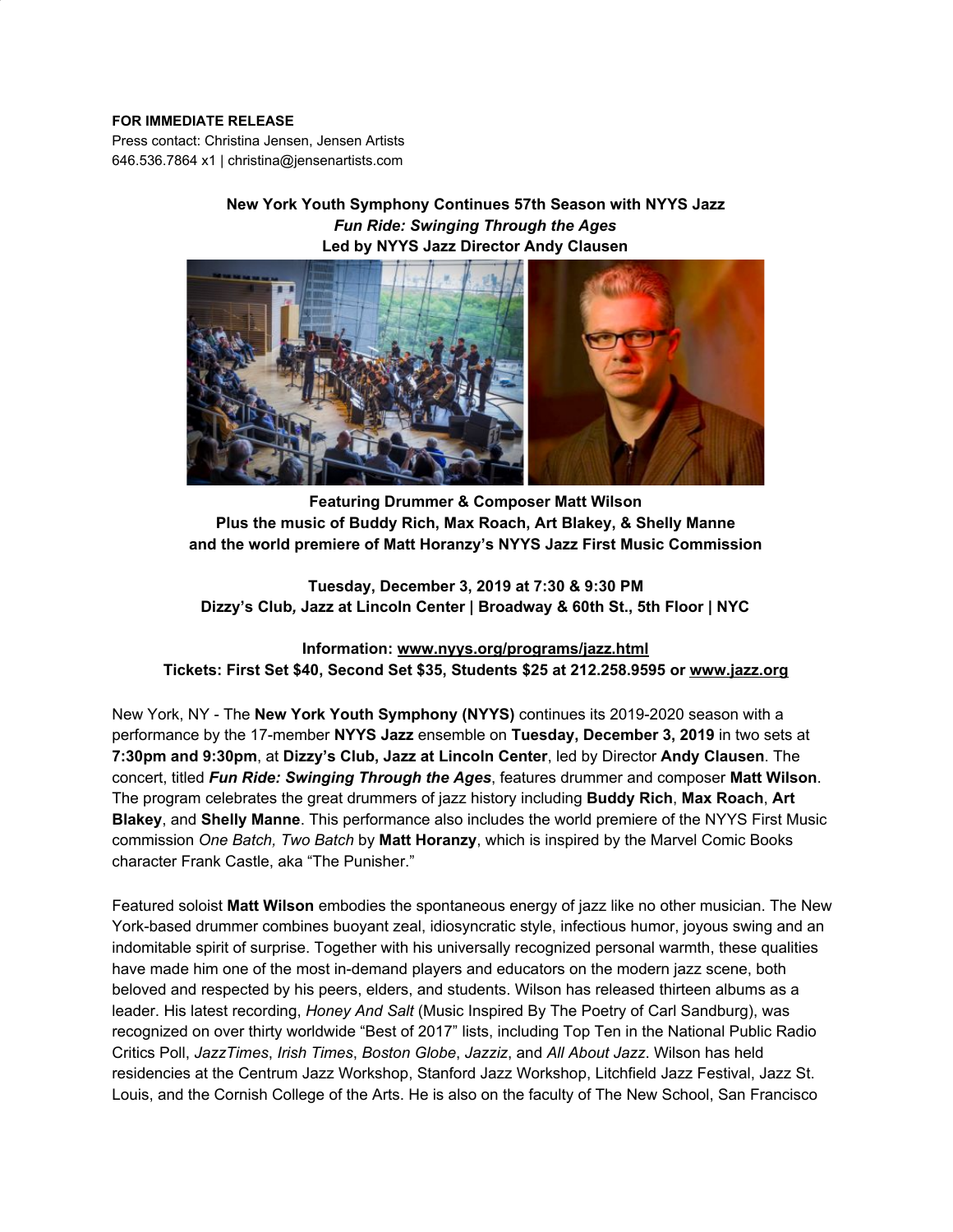Conservatory, LIU Post, Sarah Lawrence College, and the Prins Claus Conservatory in Groningen, Holland.

NYYS First Music commission winner **Matt Horanzy** is a jazz composer, guitarist, and educator living in Washington D.C. Having recently completed a Master's Degree in Jazz Composition at the University of South Florida, Horanzy has shared the stage with musicians such as Nick Finzer, Danny Gottlieb, Frank Greene, John Clayton, John Beasley, and Steve Allee. During the summer of 2017, Horanzy joined the University of South Florida's Jazz Ensemble to perform throughout the United Kingdom at the Edinburgh, Liverpool, and Birmingham Jazz Festivals. As a composer, he has written for ensembles ranging from solo performer to jazz orchestra. His composition entitled "*init 1*" received the 2018 USF Owen Prize in Jazz Composition, first prize in the ASMAC Bill Conti Big Band Composition and Arranging award, and first prize in the National Band Association Jazz Composition Competition, which resulted in a performance by the Airmen of Note at the Midwest Conference. Currently, Horanzy is a member of the BMI Jazz Composers Workshop in New York City, under the direction of Andy Farber and Alan Ferber. He has studied with Grammy-nominated and award-winning artists such as Chuck Owen, Jim McNeely, LaRue Nickelson, Joshua Bayer, and Fernando Benadon.

NYYS Jazz Director **Andy Clausen** is a New York-based composer, trombonist, bandleader, and graduate of The Juilliard School. He has performed with Wynton Marsalis, Ron Carter, Benny Golson, Frank Wess, Gerald Wilson, Kurt Elling, The After Midnight Orchestra, Joe Lovano, Bill Frisell, Jason Moran, Dave Douglas, Wayne Horvitz, Andrew D'angelo, John Zorn, The American Brass Quintet, Feist, and My Brightest Diamond. *The New York Times* has described his work as "sleek, dynamic large-group jazz, a whirl of dark-hued harmony and billowing rhythm...The intelligent sheen of Clausen's writing was as striking as the composure of his peers...It was impressive, and not just by the yardstick of their age." He is a founding member of The Westerlies, a new music brass quartet whose 2014 debut "Wish the Children Would Come on Home: The Music of Wayne Horvitz" was met with critical acclaim from NPR *Fresh Air*, *Jazz Times*, and was named the NPR Jazz "Best Debut of 2014." His awards include the Gerald Wilson Prize for Composition from the Monterey Jazz Festival, the Emerging Artist of The Year, and Alternative Jazz Group of the Year Awards from the Earshot Jazz Festival, and the Lotos Foundation Prize. In addition, Clausen has been commissioned by *The New York Times*, *Dell*, *Bloomberg* and *Blue Chalk Media* to compose music for film and television.

## **Upcoming 2019-2020 NYYS Jazz Concerts:**

The next NYYS Jazz concert, *Celebrating Charlie Parker @ 100*, features saxophonist **Steve Wilson** at Dizzy's Club*,* Jazz at Lincoln Center on **Monday, March 9, 2020**, with sets at **7:30 and 9:30 pm**. This concert includes the world premiere of NYYS First Music commission *In the Shadow of Tall Giants*, by Devin Reilly.

The jazz season will conclude on **Monday May 11, 2020** with *Dreams of New Orleans***,** featuring trombonist **Wycliffe Gordon** at TheTimesCenter. This final concert of the jazz season pays homage to the music of New Orleans, and includes the world premiere of NYYS First Music commission *The Pen is Mightier*, by Greg Weis. The **NYYS Jazz** band will also continue its **free community concerts** at locations to be announced.

## **About the New York Youth Symphony:**

The New York Youth Symphony educates and inspires young musicians through its **Orchestra**, **Jazz, Chamber Music, Composition**, **Musical Theater Composition**, **Apprenticeship Conducting**, and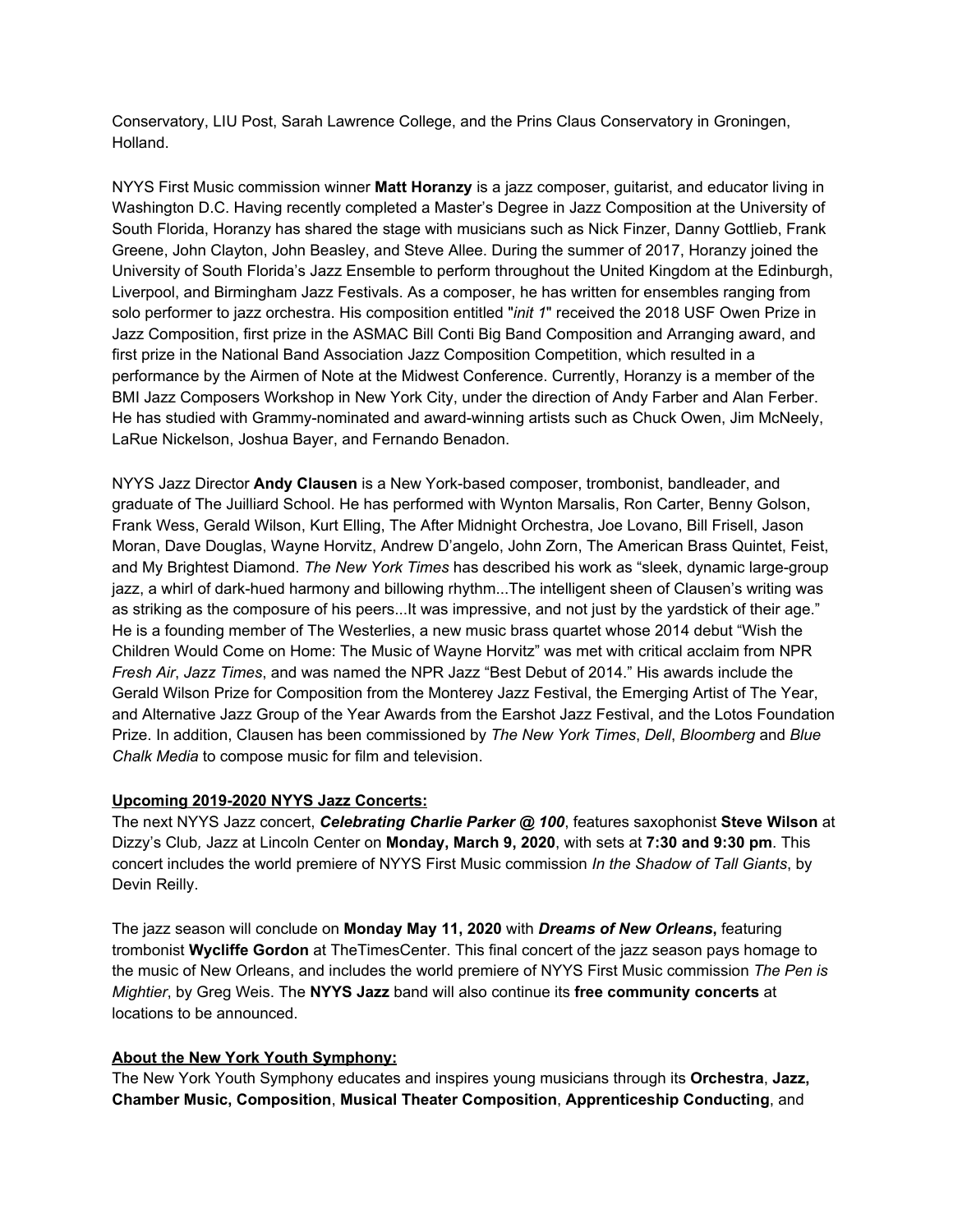**First Music** commissioning programs. This season includes seven world premieres of new works commissioned through the First Music program, composed for the Orchestra, Jazz, and Chamber Music ensembles.

Founded in 1963, the NYYS is internationally recognized for its award-winning and innovative educational programs for talented young musicians. As the premier independent music education organization for ensemble training in the New York metropolitan area, the NYYS has provided over 6,000 music students unparalleled opportunities to perform at world-class venues including Carnegie Hall, Jazz at Lincoln Center, National Sawdust, Joe's Pub, and TheTimesCenter, and to study with world-renowned artists. Beyond the instruction from accomplished musicians, students gain valuable life skills — commitment, discipline, focus, collaboration — and friendships that last a lifetime.

The NYYS is committed to partnering with traditionally underrepresented communities to create pathways for young people to find their way to music, and to a life in music. These community partnerships go beyond the stage to in-school residencies, free community concerts, and family involvement, and make music accessible to a wider and more diverse audience. The NYYS partners with organizations including the **Harmony Program**, **Harlem School for the Arts**, **SongSpace**, **Maestra**, **the Youth Orchestra of St. Luke's**, **Interlochen Arts Academy**, **BMI** and **ASCAP**, plus offers fellowships to its current students and alumni/ae through the **Vargas-Vetter/Ukena**, **Van Lier**, and **Orpheus Arts Management** programs.

Executive Director **Shauna Quill** explains, "The New York Youth Symphony is proud of its 57-year history of providing outstanding music education to students through its six outstanding programs. We are committed to broadening access to the arts through our partnerships across the city as well as through fellowships which support students as they navigate the pathway towards college and perhaps a career in the arts. NYYS students and alumni become part of a community of musical citizens who engage with the arts for a lifetime.

## **NEW YORK YOUTH SYMPHONY 2019-2020 PERFORMANCE CALENDAR Tickets & Information: [www.nyys.org/events](https://u7061146.ct.sendgrid.net/wf/click?upn=84Em28S1K9SvtzcUtu04EvrLdhrhz0RQ6YNkHwQNHxWFJGJNK3QN28wLTPw3yGLi_DruDjhchMBr5xQkz3h1qcOnjZc-2BCsAVhraQ7DxYhbA2-2BHLQf-2BHKWaWi2FTM7QHo-2Fd7eCMDRMAhfd2mcWSs-2FpzNW9MmuPwV7rH-2FbDd7DdSSbbGkDbS44iWwui9UjOJ-2BPegg30c-2FGpi4xo3ldNanp7QqbBPlO9CtsLNb1QE-2B9iX89LACRyUFyzIfYHcSrTZ2epaf-2B18hNmGc3AdTAPy4e5j-2BGmgp-2FlZbAejLEZIiQrd5fmJvt-2B-2BwQ1oQ5uWLvdfIvvL61Fbmu2ss4mykFE1YLq6Q9FT4nZSX351YRVPS2SRzk5jxyBwWEbW9X4NPgBIsNc-2FA-2BiNKBhYpSIZZQwrBZcVa2jKDA0K0yRM3FdXlff6qo-3D)**

**ORCHESTRA**

**Michael Repper**, Music Director

## **Season Opening Concert**

Stern/Perelman at Carnegie Hall Sunday, November 17, 2019 at 2 PM **Joan Tower***: Fanfare for the Uncommon Woman* No. 1 (Carnegie Hall premiere) **Beethoven:** Piano Concerto No. 1 in C Major, op. 15 with **Harmony Zhu**, piano (Roy & Shirley Durst Debut Artist) **Marco-Adrián Ramos:** *Rehén de tus labios, o Escena de telenovela* (First Music commission and world premiere) **Rimsky-Korsakov:** *Scheherazade*, op. 35

# **The McCrindle Concert** Stern/Perelman at Carnegie Hall Sunday, March 1, 2020 at 2 PM **Dvořák:** Concerto for Cello and Orchestra in B minor, op. 104 with **Sterling Elliott**, cello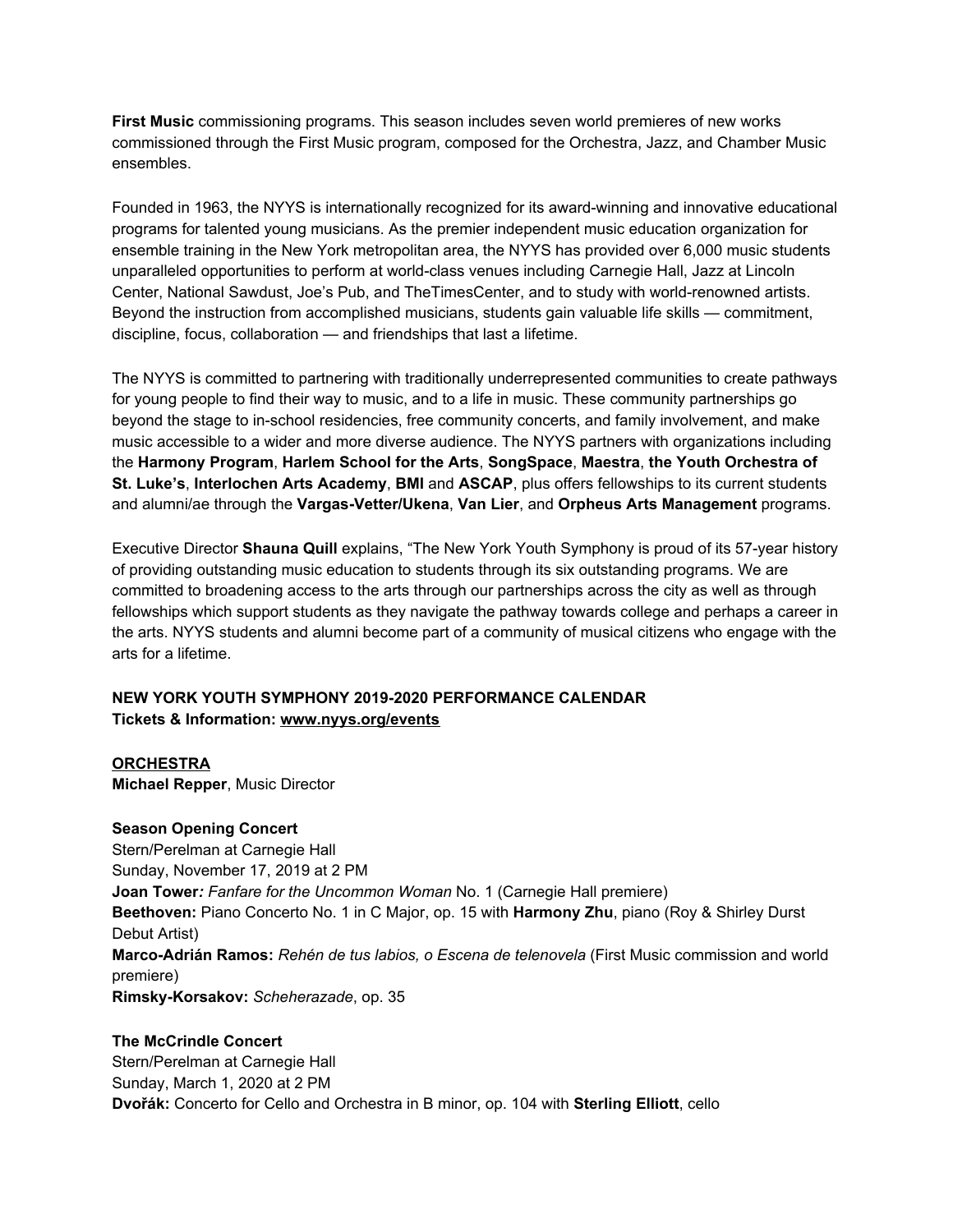**Tanner Porter:** *The Sycamore and the Oak* (First Music commission and world premiere) **Respighi:** *Pines of Rome*

### **The Spring Concert**

Stern/Perelman at Carnegie Hall Sunday, May 24, 2020 at 2 PM **Patrick O' Malley:** *Obliviana* (First Music commission and world premiere) **Florence Price:** Piano Concerto in One Movement with **Michelle Cann**, piano (Carnegie Hall premiere, Roy & Shirley Durst Debut Artist) **Mahler:** Symphony No. 1, "Titan"

# **JAZZ**

**Andy Clausen**, Director

### *Fun Ride: Swinging Through the Ages*

Tuesday, December 3, 2019, at 7:30 & 9:30 PM at **Dizzy's Club, Jazz at Lincoln Center Matt Horanzy**: *One Batch, Two Batch* (First Music commission and world premiere) Soloist: **Matt Wilson,** drums

### *Celebrating Charlie Parker @ 100*

Monday, March 9, 2020, at 7:30 & 9:30 PM at **Dizzy's Club, Jazz at Lincoln Center Devin Reilly**: *In the Shadow of Tall Giants* (First Music commission and world premiere) Soloist: **Steve Wilson,** saxophone

#### *Dreams of New Orleans*

Monday, May 11, 2020 at 7:00 PM at **TheTimesCenter Greg Weis**: *The Pen is Mightier* (First Music commission and world premiere) Soloist: **Wycliffe Gordon,** trombone, trumpet, vocals

#### **CHAMBER MUSIC**

**Dr. Lisa Tipton**, Director

**An Evening of Chamber Music** Monday, April 27, and Monday May 4, 2020 at 7:30 PM at **Scandinavia House**

#### **An Evening Among Friends**

Tuesday, May 5, 2020 at 7:30 PM at **Weill Recital Hall at Carnegie Hall Nina Shekhar**: *tikka* (First Music commission and world premiere)

**COMPOSITION Dr. Kyle Blaha**, Director

**Composition Date 2020 Thursday, May 14, 2020, at 7:00 PM** at **National Sawdust** in Brooklyn Featuring original student compositions performed by members of all NYYS programs